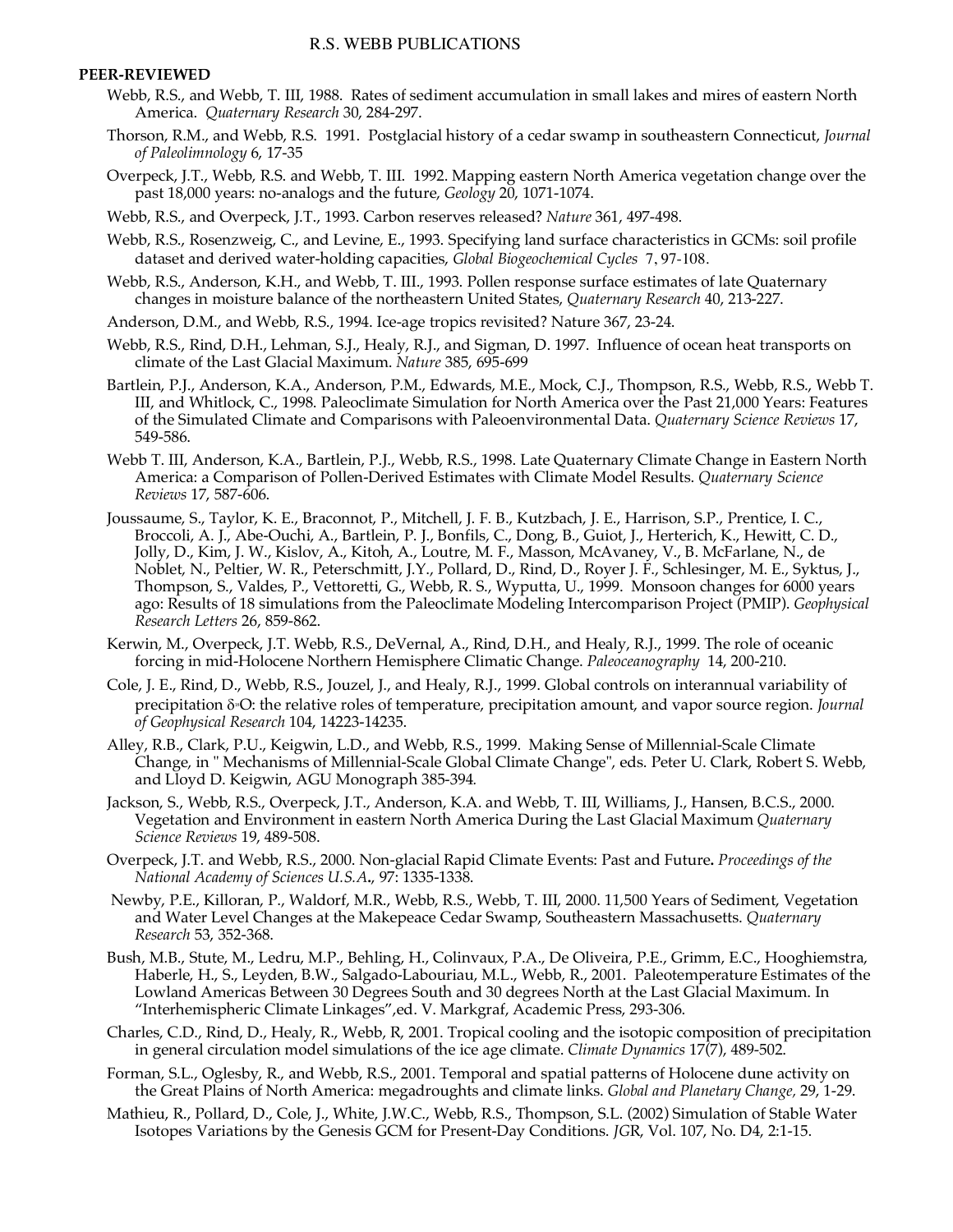## R.S. WEBB PUBLICATIONS

- Markgraf, V. Webb, R.S., Anderson, K.H. and Anderson, L. (2002). Modern Pollen Climate Calibration For Southern South America, *Palaeogeography, Palaeoclimatology, Palaeoecology* 181, 375-397.
- Mangan, J., Overpeck, J., Webb, R., Wessman, C., Goetz, A, (2004). Response of Nebraska Sand Hills Natural Vegetation to Drought, Fire, Grazing, and Plant Functional Type Shifts as Simulated by the Century Model. *Climatic Change* **63:** 49–90.
- Kerwin, M.W., Overpeck, J.T., Webb, R.S., Anderson, K.H. Pollen-based summer temperature reconstructions for the eastern Canadian boreal forest, subarctic, and arctic. *Quaternary Science Reviews*., 23, 1901-1924.
- Forman, S. L., L. Marin, J. Pierson, J. Gomez, G. H. Miller, and R. S. Webb, 2005: Aeolian sand depositional records from western Nebraska: Landscape response to droughts in the past 1500 years. *The Holocene*, 15, 973-981.
- Liu, Z. Y., S.-I. Shin, R. S. Webb, W. Lewis, and B. L. Otto-Bliesner 2005: Atmospheric CO2 forcing on glacial thermohaline circulation and climate. *Geophys. Res. Lett*., 32(2), L02706, 10.1029/2004GL021929.
- Schuck, E.C., W.M Frasier, R.S. Webb, L.J. Ellingson and R.J. Umberger. Adoption of More Technically Efficient Irrigation Systems as a Drought Response (2005). *International Journal of Water Resource Development*. 21, 4, 651-662.
- Shin S-I., P.D. Sardeshmukh, R.S. Webb, R.J. Oglesby, J.J. Barsugli (2006). Understanding the Mid-Holocene Climate. *Journal of Climate*, 19, 2801–2817.
- Kilbourne K.H., T.M. Quinn, T.P. Guilderson, R.S Webb, F.W. Taylor (2007). Decadal- to interannual-scale source water variations in the Caribbean Sea recorded by Puerto Rican coral radiocarbon. *Clim Dyn* DOI 10.1007/s00382-007-0224-2
- Kilbourne, K. H., T. M. Quinn, R. Webb, T. Guilderson, J. Nyberg, and A. Winter (2008), Paleoclimate proxy perspective on Caribbean climate since the year 1751: Evidence of cooler temperatures and multidecadal variability, *Paleoceanography*, 23, PA3220, doi:10.1029/2008PA001598
- Lowrey,J.L., Ray, A.J., Webb, R.S. (2009). Factors influencing the use of climate information by Colorado municipal water managers. *Climate Research*, 40, 103Ð119, doi: 10.3354/cr00827
- Shin, S.I., Sardeshmukh,P.D., and R.S. Webb (2010). Optimal Sea Surface Temperature forcing of North American Drought. *Journal of Climate*. DOI: 10.1175/2010JCLI3360.1
- Kilbourne, K. H., T. M. Quinn, R. Webb, T. Guilderson, J. Nyberg, and A. Winter (2010), Coral windows onto seasonal climate variability in the northern Caribbean since 1479, *Geochem. Geophys. Geosyst*., 11, Q10006, doi:10.1029/2010GC003171.
- White, A., Colman, B., Carter, G., Ralph, F. M., Webb, R. S., Bandon, D. G., King, C. W., Neiman, P. J., Gottas, D. J., et. al, (2012). NOAA's rapid response to the Howard A. Hanson Dam flood risk management crisis. *Bull. Amer. Meteor. Soc.,* 93, 189-207. doi:10.1175/BAMS-D-11-00103.1
- McAfee, S. A., J. L. Russell, and R. S. Webb (2012). Influence of bias correction on simulated landcover changes, *Geophys. Res. Lett*., 39, L16702, doi:10.1029/2012GL052808.
- Hoerling, M. P., Eischeid, J. K., Quan, X. W., Diaz, H. F., Webb, R. S., Dole, R. M., and Easterling, D. (2012). Is a Transition to Semi-Permanent Drought Conditions Imminent in the US Great Plains?. *Journal of Climate*. doi:10.1175/JCLI-D-12- 00449.1
- Vano, J.A. Udall, B., Cayan, D. R., Overpeck, J.T., Brekke, L.D., Das, T. Hartmann, H. C., Hidalgo, H.G., Hoerling, M., McCabe, G.J., Morino, K., Webb, R.S., Werner, K., and Lettenmaier, D.P. (2013) . Understanding Uncertainties in Future Colorado River Streamflow. *Bull. Amer. Meteor. Soc* (doi: http://dx.doi.org/10.1175/BAMS-D-12-00228.1)
- Dole, R., M. Hoerling, A. Kumar, J. Eischeid, J. Perlwitz, X. W. Quan, G. Kiladis, R. Webb, D. Murray, M. Chen, K. Wolter and T. Zhang, 2013: The Making of An Extreme Event: Putting the Pieces Together, *Bull. Amer. Meteor. Soc* (doi: http://dx.doi.org/10.1175/BAMS-D-12-00069.1)
- Webb R.S., J. Jasperse, P. Rutten and F.M. Ralph (2014). Environmental Intelligence to support decision-making in California's Russian River Basin: A case study for wine, fish, water management, and the prediction of hydrologic events. *US CLIVAR Variations*, 12 (4), 8-12.
- Ray, A.J., and R.S. Webb (2016). Understanding the user context: decision calendars as frameworks for linking climate to policy, planning and decision-making. Pp 27-50 in: *Climate in Context: Lessons learned from the RISA Program*, Parris, A, et al, eds. Wiley & Sons.
- Jacox, M. G., M. A. Alexander, N. J. Mantua, J. D. Scott, G. Hervieux, R. S. Webb and F. E. Werner (2018) Forcing of multiyear extreme ocean temperatures that impacted California Current living marine resources in 2016 [in "Explaining Extreme Events of 2016 from a Climate Perspective"]. *Bull. Amer. Meteor. Soc*., **99** (1), S27–S33, doi:10.1175/BAMS-D-17-0119.1.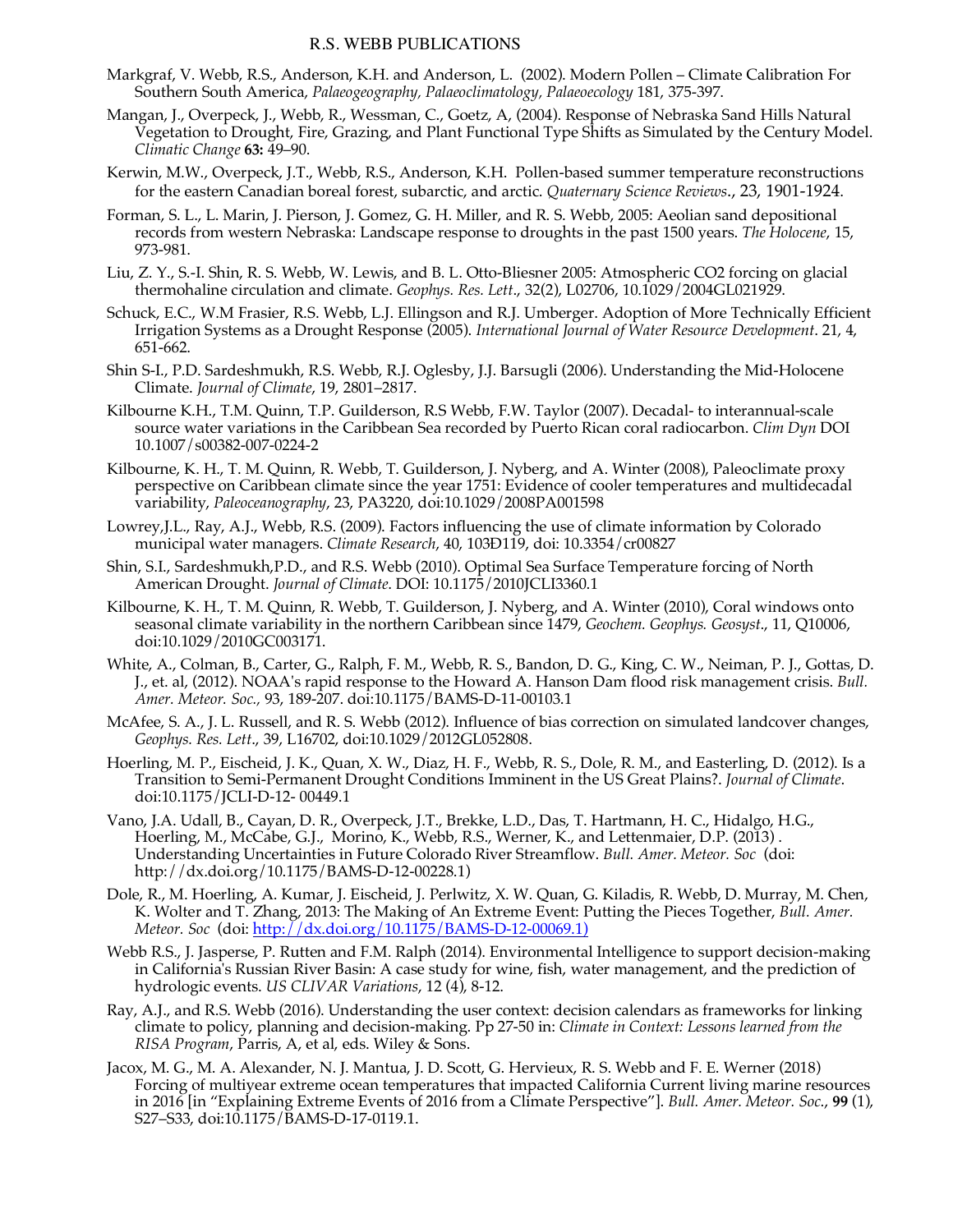# R.S. WEBB PUBLICATIONS

- Webb, R.S. and F.E. Werner (2018). Explaining Extreme Ocean Conditions Impacting Living Marine Resources [in "Explaining Extreme Events of 2016 from a Climate Perspective"]. *Bull. Amer. Meteor. Soc*., **99**  (1), S7-10, doi.org/10.1175/BAMS-D-17-0265.1
- Webb, R.S. (2018). Wisdom, Climate, and Water Resources. P. 197-213 in: *Our Warming Planet Topics in Climate Dynamics,* C Rosenzweig, D Rind, A Lacis, and D Peters, Eds., Lectures in Climate Change: Volume 1. World Scientific, doi:10.1142/9789813148796\_0009
- Dole, R.M., J.R. Spackman, M. Newman, G.P. Compo, C.A. Smith, L.M. Harten, J.J. Barsugli, R.S. Webb, et al. (2018). Advancing Science and Services during the 2015-16 El Niño: The NOAA El Niño Rapid Response Field Campaign, *Bull. Amer. Meteor. Soc*., doi:10.1175/BAMS-D-16-0219.1

# **OTHER**

- Prentice, I.C., Webb, R.S., *et al.*, 1989. Developing a global vegetation dynamics model: results of an IIASA summer workshop. *IIASA Publication* RR-89-7, Laxenburg, Austria.
- Webb, R.S., Rosenzweig, C.E., and Levine, E. 1991. A global data set of soil particle size information. *NASA Technical Memorandum* 4286.
- Anderson, D. M., Webb, R.S., Overpeck, J.T., and Bauer, B., 1993. The NOAA Paleoclimatology Program: Using evidence from the past as a key to understanding and predicting future climate change. *Earth System Monitor* 3: 6-8.
- Webb, R.S., Overpeck J.T., D.M. Anderson, and others. 1993. World Data Center-A for Paleoclimatology at the NOAA Paleoclimatology Program. *Journal of Paleolimnology* 9: 69-75.
- Joussaume, Webb, R.S., and Taylor, K., 1995. The Paleoclimate Modeling Intercomparison Project (PMIP). In "Global Paleoenvironmental Data: A report from the workshop sponsored by Past Global Changes (PAGES) August, 1993", Organized by J.T. Overpeck and J. Pilcher, edited by D.M. Anderson. PAGES Workshop Report Series 95-2
- Newby, P.E., Webb, R.S., Webb, T. III, 1995. Pollen and Sediment Records from Walter's Puddle in Central Delaware.Delaware Department of Transportation/U.S. Department of Transportation report, Archaeology Series No. 114, "Paleoenvironmental Studies of the State Route 1 Corridor: Contexts for Prehistoric Settlement, New Castle and Kent Counties, Delaware".
- Newby, P.E., Webb, R.S., Webb, T. III, 1995. Palynology and Paleohydrology of Central Delaware. Delaware Department of Transportation/U.S. Department of Transportation report, Archaeology Series No. 114, "Paleoenvironmental Studies of the State Route 1 Corridor: Contexts for Prehistoric Settlement, New Castle and Kent Counties, Delaware".
- Webb, R.S., Anderson, D.M., and J.T. Overpeck. 1994. Editorial: Archiving data at the World Data Center-A for Paleoclimatology. *Paleoceanography* 9: 391-393.
- Overpeck, J., Webb, R. and Anderson, D. 1996. Teaming up to meet IGBP Paleoenvironmental data needs. IGBP Global Changes Newsletter 27: 28-29.
- Overpeck, J., Webb, R. 1999. Abrupt Climate Change Research. *Quaternary Times*, AMQUA June Newsletter.
- Vorosmarty, C.J, abd the NSF-ARCSS Hydrology Workshop Steering Committee 2001. The Hydrologic Cycle and its Role in Arctic and Global Environmental Change: a Rationale and Strategy for Synthesis Study: Fairbanks Alaska: Arctic Research Consortium of the US, 84 pp.
- Vörösmarty, C., L. Hinzman, B. Peterson, D. Bromwich, L. Hamilton, J. Morison, V. Romanovsky, M. Sturm, and R. Webb (2002), Arctic-CHAMP:A program to study arctic hydrology and its role in global change, *Eos Trans*. AGU, 83(22), 241, doi:10.1029/2002EO000167.
- Ojima, D.S., Lackett, J.M., and the Central Great Plains Steering Committee and Assessment Team, 2004. Preparing for a Changing Climate: The potential consequence of climate variability and change – Central Great Plains. Report for the US Global Change Research Program. Colorado State University. 103 pp.
- Schuck, E. C., W.M. Frasier, and R. Webb. 2003 "Preliminary Summary of the 2002 Colorado Drought Survey", *Colorado Water*, Volume 20, No. 3: 8-11.
- National Integrated Drought Information System Core Team 2004. Creating a Drought Early Warning System for the 21<sup>*s*</sup> Century. Western Governors' Association, pp 13.
- Cook, E.R., P.J. Bartlein, N. Diffenbaugh, R. Seager, B.N. Shuman, R.S. Webb, J.W. Williams, and C. Woodhouse, 2008: Hydrological variability and change. In: *Abrupt Climate Change*. A Report by the U.S. Climate Change Science Pro- gram and the Subcommittee on Global Change Research. U.S. Geological Survey, Reston, VA, pp. 67–115.